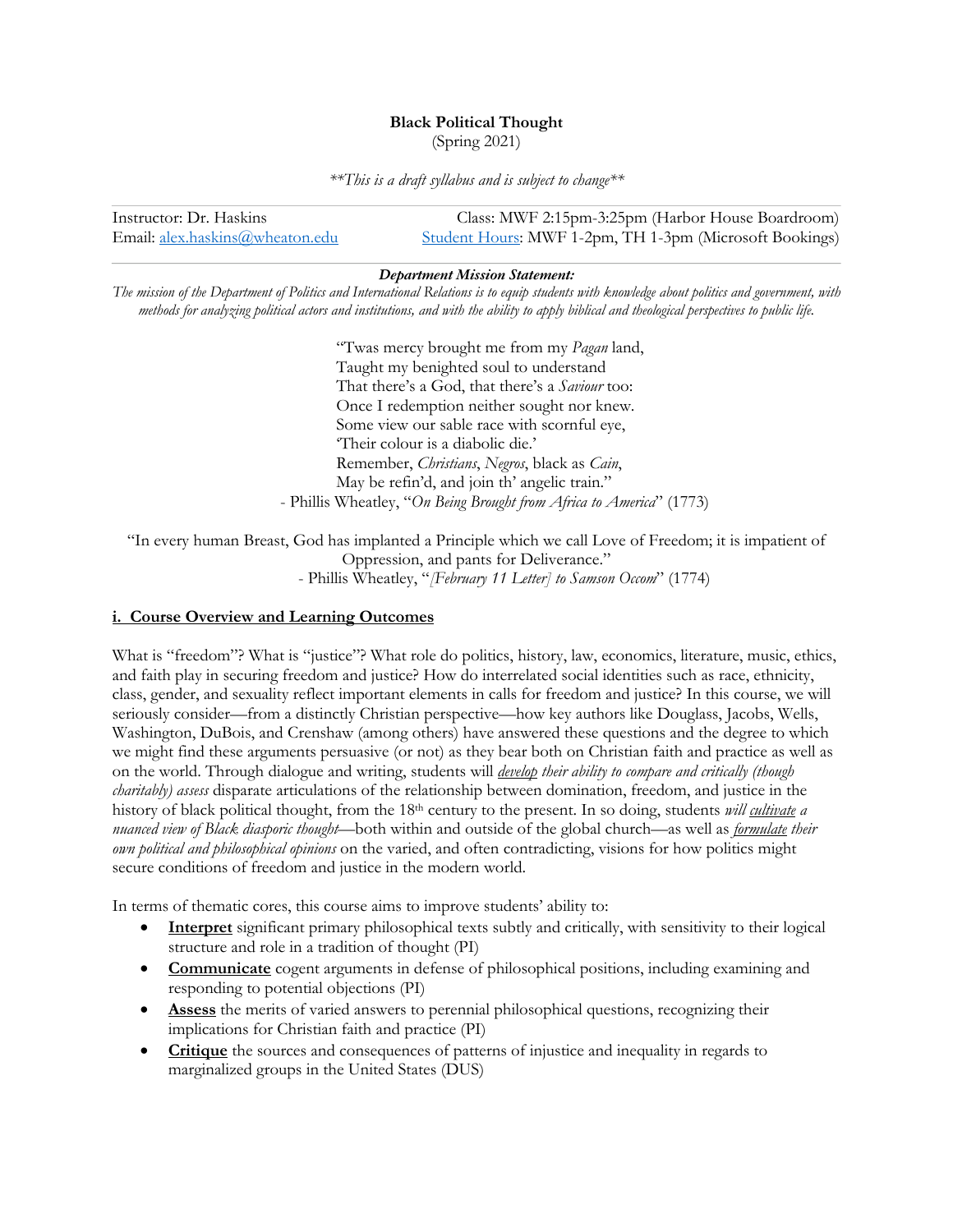- **Engage** critically and respectfully with the experiences and perspectives of marginalized racial, ethnic, class, and gender groups in the United States, as well as one's own experiences as a cultural being (DUS)
- **Articulate** a Christian theological understanding of human diversity and unity (DUS)

# **ii. Required Texts**

Physical copies of the following readings will be available for purchase in the campus bookstore. Prior exposure to African, Afro-Caribbean, or African-American history is not required. If you have concerns obtaining these texts for whatever reason, please contact me. Historical context provided in these (and other) writings should be used to illuminate substantive arguments, not replace them.

- Jacobs, *Incidents in the Life of a Slave Girl*, ed. Painter (Penguin, 2000)
- DuBois, *Souls of Black Folk*, ed. Blight and Gooding-Williams (Bedford, 1997)
- Sowell, *Knowledge and Decisions* (Basic Books, 1996)

Optional: Rogers and Turner, *African American Political Thought: A Collected History* (Chicago, 2020)

# **iii. Assignments, Grading, and Policies**

#### **Participation** 25 % **25** %

Regular class attendance, active discussion posting, and active in-class participation facilitate the successful comparison and assessment of the concepts, schools of thought, institutions, and figures encountered in this course. Thus, attendance, discussion posts, and participation in class are mandatory. Absences due to personal emergencies, illness, or other legitimate causes will be excused with advanced notice and proper documentation, where applicable. Good participation reflects quantity *and* quality of in- and out-of-class comments. Students are expected to come to class with texts readily available, having done the reading and having prepared for respectful and substantive discussion. Laptops are allowed only for course-related activities; other observed activities will result in a grade reduction. I am available for any student wishing to discuss methods for engaging more effectively in class discussion. To complete the discussion posts, students must assess the merits and weaknesses of competing articulations of the sources and consequences of patterns of injustice and inequality in a thinker's works. Students do this by (1) selecting a quote that best exemplifies that thinker's conception of justice and/or freedom (50-75 words) for the upcoming class period and (2) defending this choice against competing alternatives (less than 150 words). Discussion posts will be due the midnight before the relevant class session via Schoology and will form part of the basis for in-class discussion.

*Class Attendance/Participation*: 15% *Schoology Discussion Posts*: 10%

### **Short Essays** 40 % **40** %

The short essay assignments serve as a written means for students to demonstrate their ability to cultivate a nuanced view of Black diasporic thought and the diverse set of historical, structural, and cultural forces that have shaped it. The short essays are also intended to help students develop their writing skills for the longer argumentative essay. There will be two short essays this term, due in weeks 5 and 10. These essays will involve reflection and analysis based on the Slave Bible from the Museum of the Bible in Washington, D.C. and various images from the post-Civil War era. These short essays require students to reflect on both groups of materials along with the texts covered in class. A prompt will be sent out the week before it is due. Assignments should be roughly 1000 words (doubled-spaced, 12pt font, normal margins) and should answer the prompt. See below for the plagiarism policy and the late policy.

 *Essay 1*: 15% *Essay 2*: 25%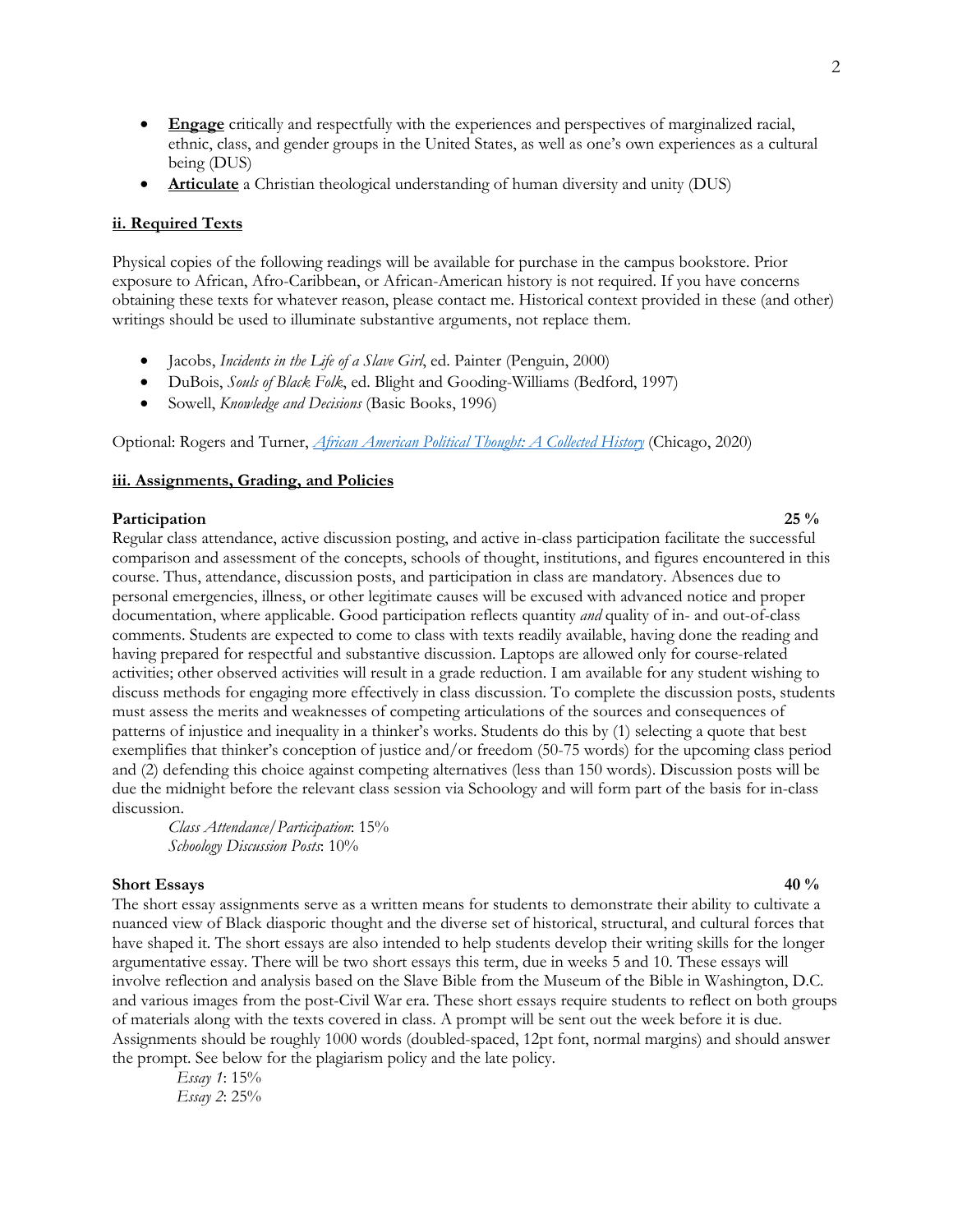### **Long Essay 35 %**

The long essay is intended to give students an opportunity to demonstrate their ability to critically, yet charitably, assess course readings. This will involve substantial analysis of textual evidence for one's argument as well as engagement with contending evidence from multiple texts in the course. More specifically, students are required to select one thinker-pair (from ones I will give) and argue which person's views from the pair best provides a solution to racial injustice while approximating a biblical view of racial diversity & unity. Essays should be roughly 2000 words (double-spaced, 12pt font, normal margins) and should answer the prompt. The long essay will be due in week 14. It must be original work from the student; plagiarism is not tolerated under any circumstance and will result in failure on the assignment and possibly failure in the course or further College sanctions. If students are unclear on what constitutes plagiarism, they should consult the Student Handbook and Community Covenant. A one-page prospectus with a thesis paragraph and potential supporting evidence (with citations) will be due with your final essay. Before the final essay is due, students will bring their prospectuses to class and review each other's developing arguments. I will provide essay prompts a week in advance of the prospectus class. Also, I will provide a sheet for the prospectus review. Students must answer all parts of the prospectus review sheet and send their responses to their partner. Final drafts of papers must be uploaded to Schoology the day they are due with the prospectus review comments included at the end of the paper. Students who submit a post-assessment survey before our last class may elect to have a 24-hour extension. I will not read drafts of papers, but I am willing to discuss essay ideas. Late assignments will be reduced by one-third a letter grade (e.g. from a  $B+$  to a B) for every day past the due date and will no longer be accepted after three days.

#### **Grading Range**

| $\overline{\phantom{a}}$          | A: $100-94$ A -: $93-90$ |                   |
|-----------------------------------|--------------------------|-------------------|
| B+: 89-87 B: 86-84                |                          | $B-33-80$         |
| $C_{\pm}$ : 79-77 $C_{\pm}$ 76-74 |                          | $C_{\rm}$ : 73-70 |
| $D^{+}$ : 69-67 $D$ : 66-64       |                          | $F: 63-0$         |

#### **iv. General Policies**

#### **Confidentiality and Mandatory Reporting**

As an instructor, one of my responsibilities is to help create a safe learning environment on our campus. I also have a mandatory reporting responsibility related to my role as a faculty member. I am required to share information regarding sexual misconduct or information about a crime that may have occurred on Wheaton College's campus with the College. Confidential resources available to students include Confidential Advisors, the Counseling Center, Student Health Services, and the Chaplain's Office. More information on these resources and College Policies is available at www.wheaton.edu/sexualassaultresponse.

#### **COVID-Safe Classrooms**

In accordance with the Wheaton College Face Covering Policy and *COVID Safe, Thunder Strong Commitment* signed by each student and faculty member, CDC-approved face coverings and social distancing are required while attending class. Failure to comply with wearing a face covering, wearing the required wristband, or social distancing will result in dismissal from the class session and an unexcused absence. Multiple violations can lead to dismissal from the class.

#### **Inclusive Language**

As per the faculty rules, I expect students to use gender inclusive language for human beings.

#### **Learning and Accessibility Services**

Wheaton College is committed to providing reasonable accommodations for students with documented learning differences, physical or mental health conditions that qualify for accommodations under the ADA. Any student needing academic adjustments is requested to contact the Learning and Accessibility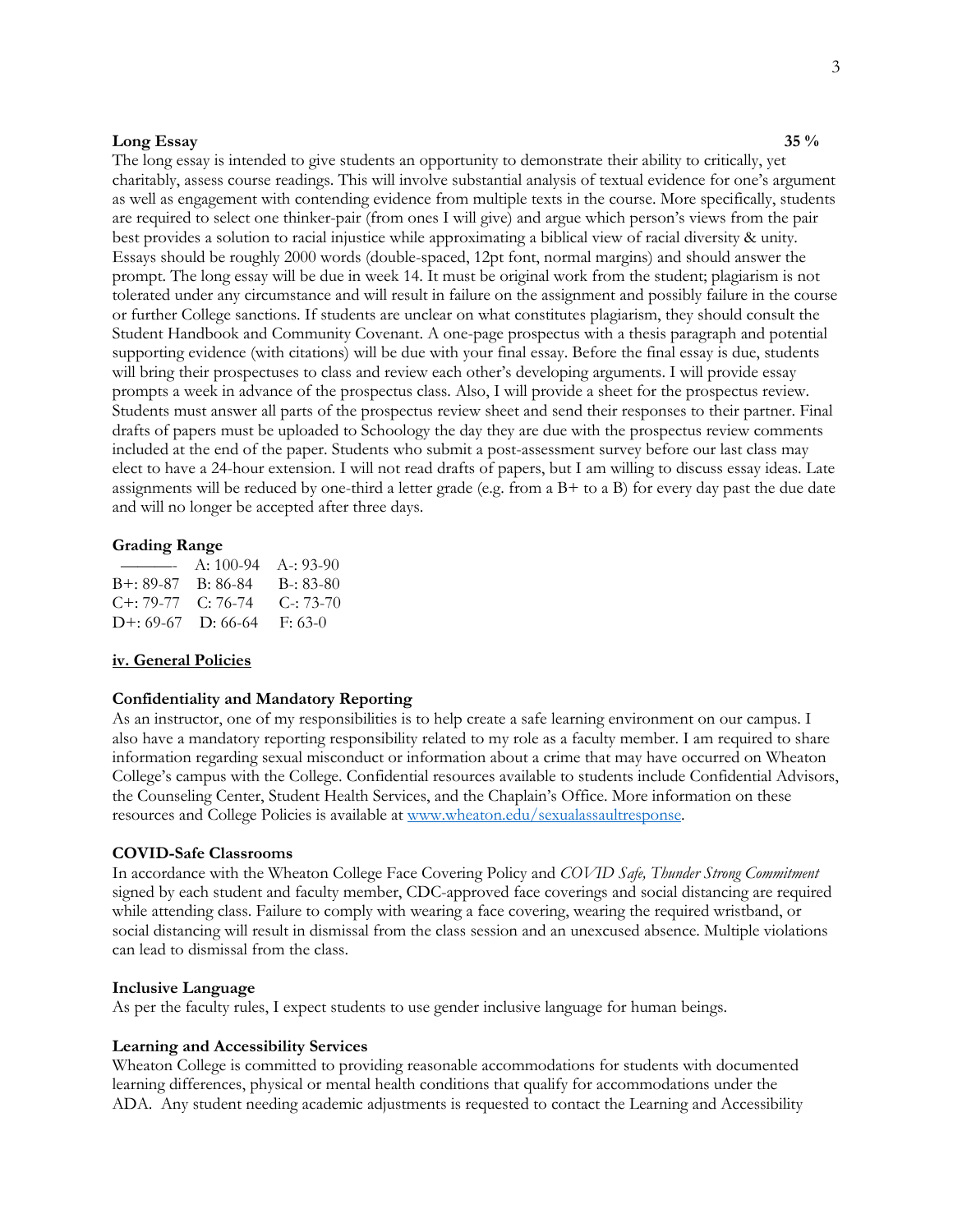Services Office as early in the semester as possible. To contact LAS, please email las@wheaton.edu or call 630.752.5615. If you already have an accommodation letter, I am available to discuss how to implement the accommodation.

# **Writing Center**

Writing Center: The Writing Center is a free resource that equips undergraduate and graduate students across the disciplines to develop effective writing skills and processes. This academic year, the Writing Center is offering online appointments only. Learn more about online consultations for undergraduates and graduate students, and make an appointment.

### **v. Tips for Success**

In my experience, students who follow these tips tend to do well. I encourage you to heed them.

- *Finish the reading at least 24 hours before it is due*. For example, finish Wednesday's class reading by Tuesday morning. This will require time management, but it allows more time for reflection.

- *Take notes as you read, in the text*. This will allow you to track your reactions to the readings and think (ahead of class) about intriguing or puzzling passages.

- *Come to office hours*. I do not bite. I am invested in you succeeding in this course.

- *Talk with your peers about the readings outside of class*. It helps you process and vocalize your views on the text(s) in preparation for class discussion.

- *Map out the "A-L-E" (Argument-Logic-Evidence) of the text before, during, and after class*. Your reproduction of the "A-L-E" of class texts helps enrich both our class discussion and your written assignments.

- [For any writing assignment] *Outline your argument—section by section, paragraph by paragraph*. If you cannot justify why a section or paragraph should be included in the writing assignment, do not include it.

# **vi. Reading Schedule**

Assignments listed under each day are *due for that day*. TR Potentially Triggering Material

# **[Pages of Reading]**

## **I. A Framing: The Bible, Race, and Slavery**

# Week One

# M (1/18): **NO CLASS (MLK DAY)**

| W $(1/20)$ : Introduction                                                                             |                     |
|-------------------------------------------------------------------------------------------------------|---------------------|
| "Steal Away" [Fisk Jubilee Singers] (orig. pre-1862); 1 Thessalonians 4:13-5:11                       | $\lceil -21 \rceil$ |
| Young, "My Lord's Coming Again" (thesis) pp. 26-28                                                    |                     |
| Work, American Negro Songs (1940/1998) pp. 14-27, 123                                                 |                     |
| N.J. Historical Commission, A Guide to the Underground Railroad in New Jersey (only U.S. map on p. 2) |                     |
| *Complete Pre-Assessment Surveys*                                                                     |                     |
| F (1/22): "Go Down Moses" [Fisk Jubilee Singers] (orig. 1862); <i>Exodus 6-8</i>                      | [~45]               |
| DuBois, Souls of Black Folk (1903) ch. XIV                                                            |                     |
| Work, American Negro Songs (1940/1998) p. 165                                                         |                     |
| Lawrence-McIntyre, "The Double Meanings of the Spirituals"                                            |                     |
| Curtis, "The Lyric of the African-American Spiritual"                                                 |                     |
| Week Two                                                                                              |                     |
| M (1/25): Walker, <i>Walker's Appeal, in Four Articles</i> (1829)                                     | $\sim$ 541          |

Stewart, *African Masonic Hall Address* (1833)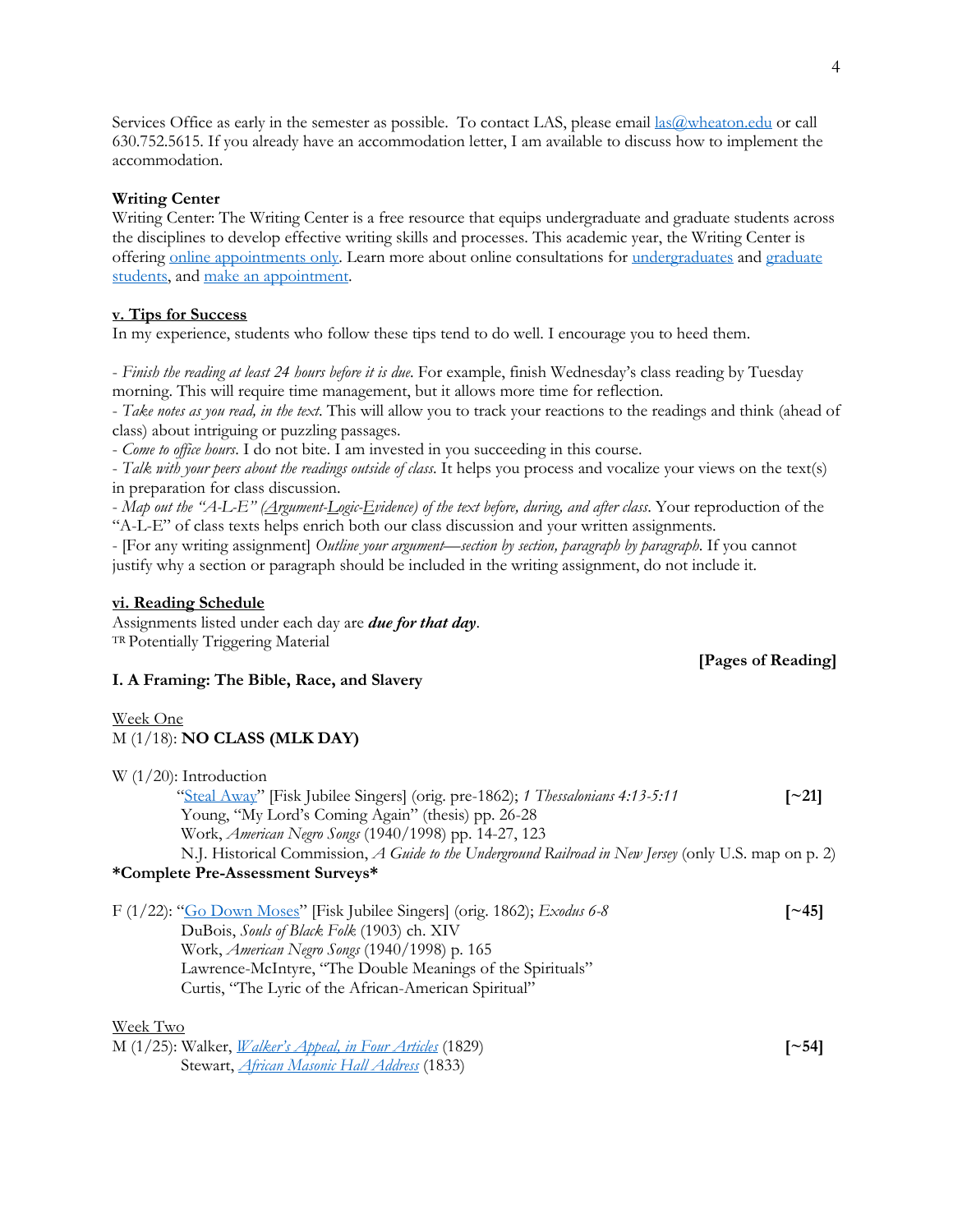| W (1/27): Wayland, Domestic Slavery Considered as a Scriptural Institution (1844) letters IV, VI                                                                                                                                                                 | $\lceil 26 \rceil$       |
|------------------------------------------------------------------------------------------------------------------------------------------------------------------------------------------------------------------------------------------------------------------|--------------------------|
| F (1/29): Fuller, Domestic Slavery Considered as a Scriptural Institution (1845) letters II-V                                                                                                                                                                    | $\lceil -48 \rceil$      |
| II. Origins: Revolutionary and Antebellum Narratives<br>Week Three                                                                                                                                                                                               |                          |
| M (2/1): Equiano, <i>Interesting Narrative</i> (1789) <sup>TR</sup> vol I. chs I, V, & VI                                                                                                                                                                        | $\lceil 245 \rceil$      |
| W (2/3): Equiano, <i>Interesting Narrative</i> (1789) vol II. chs VII & X                                                                                                                                                                                        | $\lceil -30 \rceil$      |
| F (2/5): Cugoano, Thoughts and Sentiments (1791) pp.9-18, 28-45, 59-71                                                                                                                                                                                           | $\lceil 241 \rceil$      |
| Week Four<br>M (2/8): Williams, A Narrative of Events "A Narrative of Events" (1837) TR                                                                                                                                                                          | $\lceil 25 \rceil$       |
| W $(2/10)$ : Williams, A Narrative of Events "Minutes of Proceedings" (1837), pp. 47-93 <sup>TR</sup><br><b>SHORT ESSAY 1 PROMPTS OUT</b>                                                                                                                        | $\lceil -39 \rceil$      |
| F (2/12): Sojourner Truth, " $\frac{\text{Ain'}t I a Woman'}}$ " (1851)<br>--------------------, "Keeping the Thing Going" (1867)<br>Levy, "The Truths Behind the Myth of Harriet Tubman" (2008)<br>[FILM VIEWING: HARRIET (2019, PG-13 director: Kasi Lemmons)] | $\lceil$ ~12]            |
| <b>Week Five</b>                                                                                                                                                                                                                                                 |                          |
| M (2/15): Delaney, Condition, Elevation, Emigration & Destiny (1852) chs. II-VII, IX, XVII-XVIII                                                                                                                                                                 | $\lceil$ ~39]            |
| W (2/17): Douglass, My Bondage and My Freedom (1855) "Extracts from Speeches, etc." pp. 326-364<br>** SHORT ESSAY 1 (ON BIBLE & SLAVERY) DUE IN CLASS**                                                                                                          | $\lceil 39 \rceil$       |
| F (2/19): Douglass, My Bondage and My Freedom (1855) chs. III, XIV, XVII-XVIII, XXIII <sup>TR</sup>                                                                                                                                                              | $\lceil -54 \rceil$      |
| <b>Week Six</b><br>M (2/22): Jacobs, Incidents in the Life of a Slave Girl (1861) chs. 1, 4-8, 13, 19TR                                                                                                                                                          | $\left[ \sim 39 \right]$ |
| W (2/24): Jacobs, <i>Incidents in the Life of a Slave Girl</i> (1861) chs. 26-28, 32-33, 35, 40, 41 <sup>TR</sup>                                                                                                                                                | $\lbrack -42\rbrack$     |
| F (2/26): Crummell, "The Progress of Civilization along the West Coast of Africa" (1861)                                                                                                                                                                         | $\lceil$ ~19]            |
| III. Later Nineteenth- and Early Twentieth-Century Black Thought                                                                                                                                                                                                 |                          |
| <u>Week Seven</u><br>M (3/1): Wells, Southern Horrors and Other Writings (1892/1895) pp. 45-101<br>TR                                                                                                                                                            | $\left[ \sim 56 \right]$ |
| W (3/3): Wells, Southern Horrors and Other Writings (1892/1895) pp. 101-151 TR                                                                                                                                                                                   | $[\sim 51]$              |
| F (3/5): Cooper, A Voice from the South (1892) "Womanhood A Vital Element"                                                                                                                                                                                       | $\lceil -40 \rceil$      |
| <u>Week Eight</u><br>M (3/8): Cooper, <i>A Voice from the South</i> (1892) "Woman vs. The Indian"                                                                                                                                                                | $\lceil 248 \rceil$      |
| $W(3/10)$ : NO CLASS                                                                                                                                                                                                                                             |                          |

F (3/12): Cooper, *A Voice from the South* (1892) "Higher Education", "Status of Woman in America" **[~56]**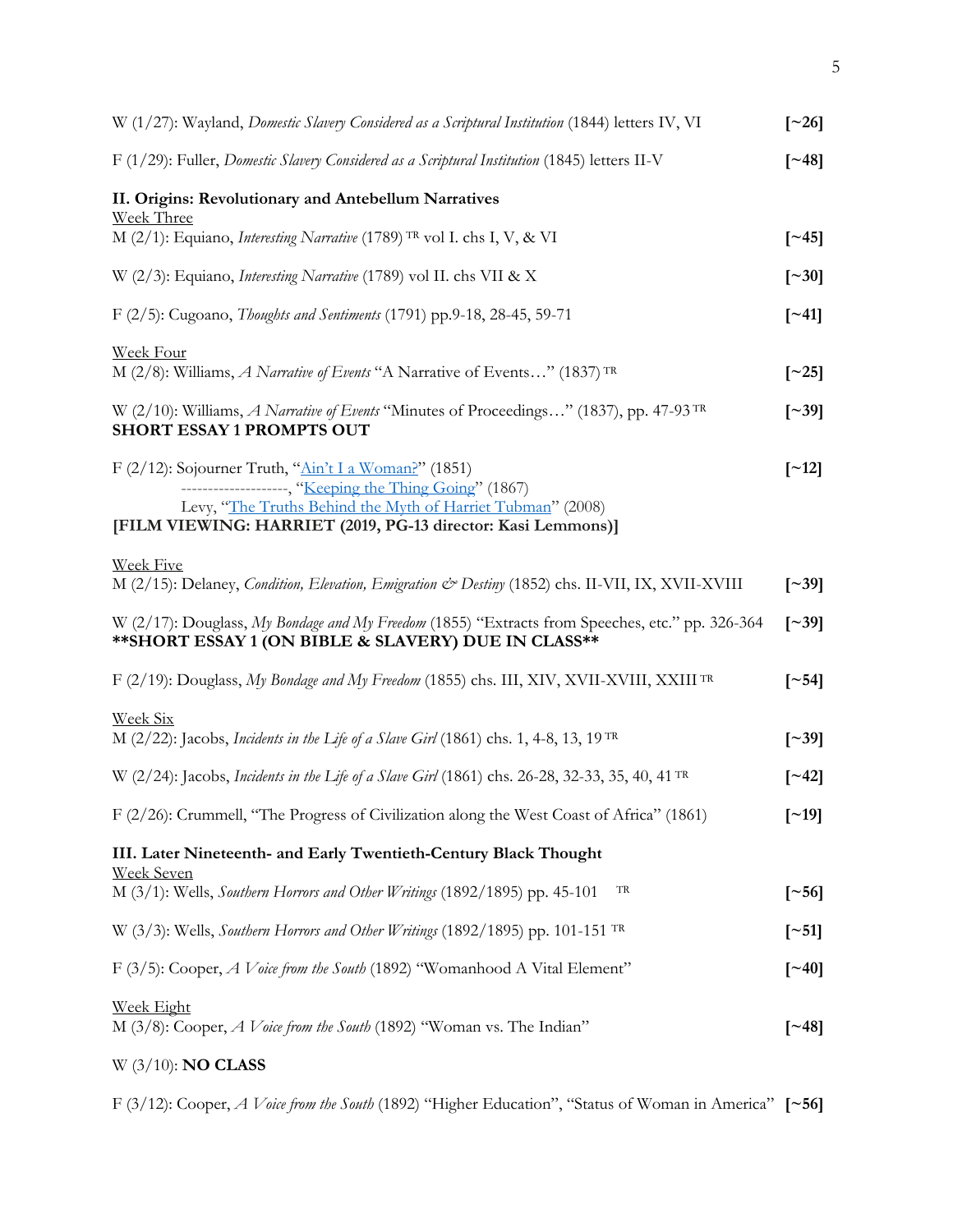# **SHORT ESSAY 2 PROMPTS OUT**

| <b>Week Nine</b>                                                                                                     |                          |
|----------------------------------------------------------------------------------------------------------------------|--------------------------|
| M (3/15): Turner, <i>African Letters</i> (1893), letters 10-14                                                       | $\lceil 25 \rceil$       |
| --------, "The American Negro and His Fatherland" (1895)                                                             |                          |
| W (3/17): Washington, Up from Slavery (1901) chs. I-V                                                                | $\left[ \sim 41 \right]$ |
| F (3/19): Washington, Up from Slavery (1901) chs. VI-XII                                                             | $\lceil$ ~51]            |
| Week Ten                                                                                                             |                          |
| M (3/22): Washington, Up from Slavery (1901) chs. XIII-XVII                                                          | $\lceil -64 \rceil$      |
| W (3/24): Du Bois, Souls of Black Folk (1903) Forethought, chs. I, III, VI, XII<br>"Wells-Barnett to Du Bois" (1903) | $\lceil 247 \rceil$      |
| F (3/26): Du Bois, <i>Darkwater</i> (1920) chs. 6-7<br>** SHORT ESSAY 2 (ON POST-CIVIL WAR IMAGES TR) DUE IN CLASS** | $\left[ \sim 35 \right]$ |
| IV. Twentieth-Century and Contemporary Black Thought                                                                 |                          |
| <b>Week Eleven</b><br>M (3/29): Du Bois, Black Reconstruction (1935) ch. IV, Dusk of Dawn (1940) ch. VIII            | $\left[ \sim 50 \right]$ |
| W (3/31): Jones, We Seek Full Equality for Women (1949), An End to the Neglect (1949)                                | $\left[ \sim 23 \right]$ |
| $F(4/2)$ : <b>NO CLASS (GOOD FRIDAY)</b>                                                                             |                          |
| <b>Week Twelve</b>                                                                                                   |                          |
| M (4/5): Baldwin, Notes of a Native Son (1955), chs. 1, 4                                                            | $\left[~-28\right]$      |
| W (4/7): Baker, "Memo on Voter Registration S.C. Meeting" (1959)                                                     | $\lceil 26 \rceil$       |
| -------, "SCLC as a Crusade" (1959)                                                                                  |                          |
| -------, "Bigger than a Hamburger" (1960)                                                                            |                          |
| Hamer, "DNC Credentials Committee Testimony" (1964) TR                                                               |                          |
| ---------, "I'm Sick and Tired of Being Sick and Tired" (1964) TR                                                    |                          |
| --------, "Nobody's Free Until Everybody's Free" (1971)                                                              |                          |
| F (4/9): King, "Letter from a Birmingham Jail" (1963)                                                                | $\lceil 56 \rceil$       |
| Malcolm X, "Ballet or the Bullet" (1964)                                                                             |                          |
| Jackson, "Address to the National Baptist Convention" (1964)                                                         |                          |
| Rustin, Interview on Robert Penn Warren's "Who Speaks for the Negro?", pt. 3 (1964)                                  |                          |
| Optional: Debate between Malcolm X and Bayard Rustin (1962) [~34 mins]                                               |                          |
| <b>Week Thirteen</b>                                                                                                 |                          |
| M $(4/12)$ : Davis "Reflections on the Black Woman's Role in the Community of Slaves" (1972) TR                      | $\lceil 29 \rceil$       |
| Walker, "In Search of Our Mothers' Gardens" (1972)                                                                   |                          |
| W (4/14): Lorde, Sister Outsider (1979/1980) ["The Master's Tools" & "Age, Race, Class, Sex"]                        | $\lceil 26 \rceil$       |
| hooks, Ain't I a Woman (1981) ["Introduction"]                                                                       |                          |
| LONG ESSAY PROMPTS OUT                                                                                               |                          |
| F (4/16): Crenshaw, "Mapping the Margins" (1991) TR                                                                  | $\lceil -59 \rceil$      |